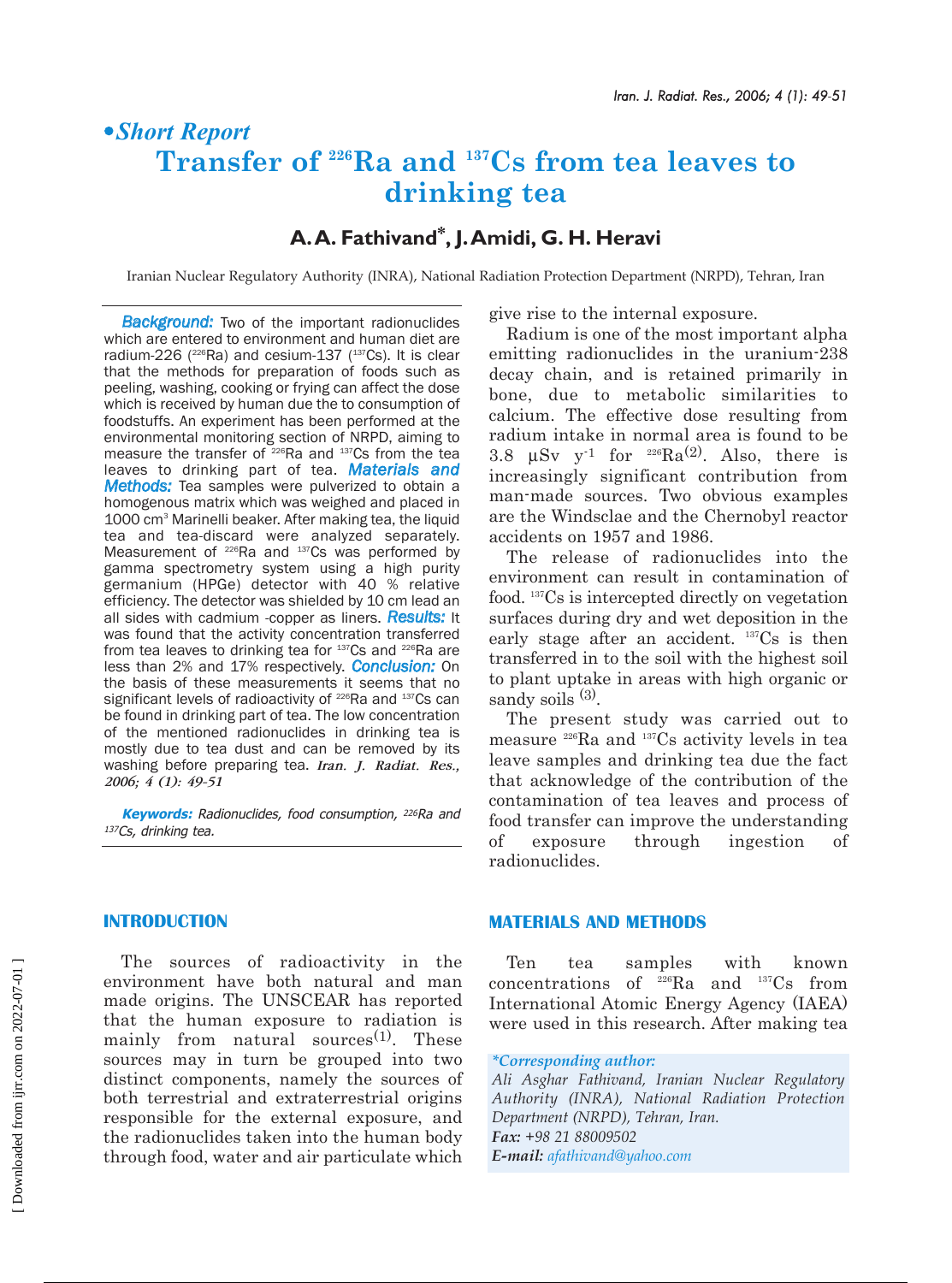#### *A.A. Fathivand, J. Amidi, G.H. Heravi*

(three hundred grams of tea in one liter of water), the liquid tea and tea-discard were placed in 1000 cm3 Marinelli beaker and 300 gram plastic container respectively, and were analyzed separately.

Measurements were carried out on sealed samples, after aging time of at least 21 days in order to allow the establishment of radioactive equilibrium between radium and its short- lived daughter products. The measurement of 226Ra and 137Cs was performed by gamma spectrometry system; using a CANBERRA high purity germanium (HPGe) detector with 40% relative efficiency. The detector was shielded by 10 cm lead from all sides with cadmium -copper as liners. Figure 1 shows the detector shield for gamma spectrometry. The system was equipped with soft ware for data acquisition and analyzing. The counting time was 60,000 seconds and background spectra was also collected for the same period of time and subtracted from samples spectra. Marinelli standard mixed source (CERCA HM 395) from France was used for efficiency calibration due to its close geometry to the sample geometry.

The 226Ra activity was determined via gamma line of its daughter product, 214Bi (609



keV) and for 137Cs the gamma line of 661 keV was used.

#### **RESULTS AND CONCLUSION**

Data analysis performed by dividing data per tea leaves, drinking tea and discarded tea. Then, we compared the results obtained on the same sample for the same treatment. Every sample was measured for 60k seconds and then activity concentrations of  $226$ Ra and  $137$ Cs were determined by gamma spectrometry system.

The average values along with maximum and minimum values of the measured activities are shown in Table1. The variation in the activity of 226Ra in tea leaves is within 10% of their average value. However, in cases of 137Cs the maximum deviation from the average is about 3%.

| <b>Table 1.</b> Activity concentration of tea samples by gamma |  |
|----------------------------------------------------------------|--|
| spectrometry (mBq sample-1).                                   |  |

| sample      | $226Ra$ (max. min.)<br>$mean \pm 1\delta$ | $137CS$ (max. min.)<br>$mean \pm 1\delta$ |
|-------------|-------------------------------------------|-------------------------------------------|
| ltea leaves | $(617 - 510)$<br>$563 \pm 51$             | $(2572 - 2460)$<br>$2510 \pm 93$          |
| drinking    | $(116-77)$                                | $(75-46)$                                 |
| tea         | $96 \pm 17$                               | $60 \pm 11$                               |
| discarded   | $(533-429)$                               | $(2464 - 2270)$                           |
| tea         | $482 \pm 50$                              | $2432 \pm 88$                             |

The ratios of the activities of  $226Ra$  and  $137Cs$ in discarded tea to tea leaves were determined. These ratios are about 86% and 98% for 226Ra and 137Cs, respectively.

As it is seen from table 1 the activity values for 226Ra and 137Cs in drinking tea samples are not comparable with tea leaves. Therefore, based on these data significant fractions of 226Ra and 137Cs concentrations in leaves remain in discarded tea.

On the basis of these measurements it seems that no significant levels of radioactivity of 226Ra and 137Cs can be found in drinking tea. The low concentrations of mentioned radionuclides in drinking tea is mostly due to tea dust and can be removed by Figure 1. Gamma spectrometry detector shield. its washing before preparing tea.